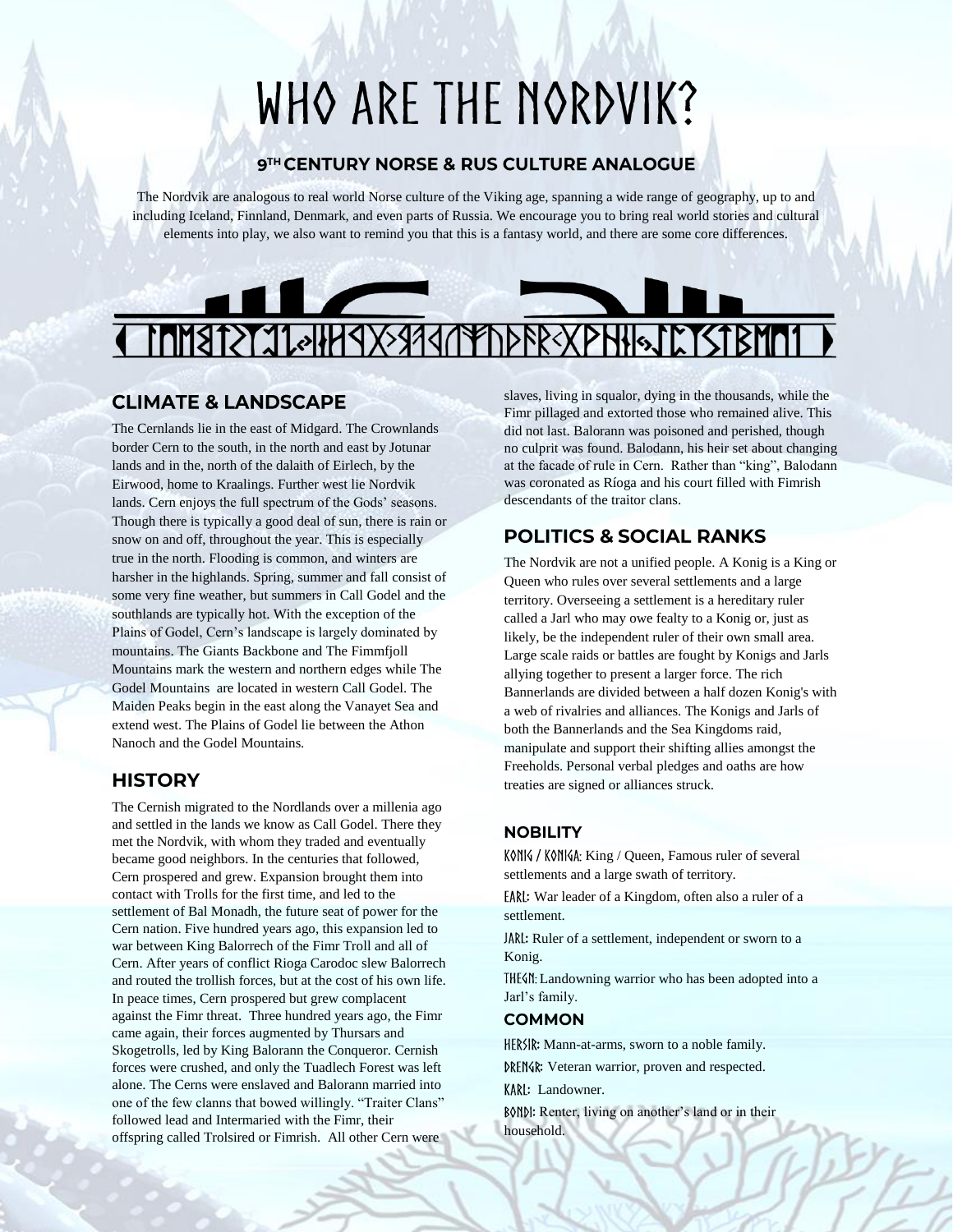THRALL: Serf, bound to service by oaths, force or necessity.

#### **SETTLEMENTS**

The central feature of a Nordvik settlement is the concept of the Hold. Whether a massive great hall or fortress, a town or a lonely, fortified farm or fishing community Nordvik call their homes Holds. Most settlements are built spread out, without curtain walls or stockades (unless vulnerable to a local enemy) but always feature some form of fortified place to retreat to. This holdfast serves as a redoubt as well as a store house and manor for the ruler of the settlement. Nordvik tend to build with wooden timbers, only rarely outside of the Sea Kingdoms do they raise structures of stone as these are difficult to heat in the long winter nights. The holds of the Bannerfolk are by far the largest, sitting high atop hills or along the coast with farmlands stretching out all around them. The free-holds tend to be small and fortified as they are in wild lands or close to enemies of the Nordvik peoples. In the Sea Kingdoms fishing villages and longhouses cling to the grey rocks beneath a tower or fort of stone and driftwood.

#### **RELIGION & BELIEFS**

The Nordvik worship, sometimes by other names than we know, the Aesir and Vanir of Norse Mythology. They raise steep roofed temples of carved wood, runestones and hewn blot-poles bearing grimacing figures and gods. Hjalborg has the great temple of Guthreim, honoring all the gods with gilded statues of oak and ash. Many holds claim favor from one or more gods, honoring them in shrines and local feats. In the Sea Kingdoms, where life is harsh and the god's favor is capricious, the ancient bloody custom of sacrificing captives and criminals is much more widely practiced than in the east. Some even whisper of Jotun worship in the far flung freeholds near the Myrkskogur and distant settlements of the bleak, north-western islands.

#### **HOLIDAYS**

0ESTAR (SPRING THAW) A feast that honors fertility and the rebirth of the world. Flowers and ribbons are used to decorate hair and beards. Often a ritual battle between "Winter" and "Summer" is staged, an occasion used by many to prove their skill.

#### BLÓT (SEASONAL, OFTEN MIDSUMMER AND HARVEST)

A honoring of spirits and gods with blood sacrifices to ensure good harvests, and fortune in trade and warfare. Markets spring up around a Blót festival selling all manner of goods and sacrifices. Blót, or 'sacrifice,' may be made in honor of spirits (Disiirablót) or gods (Vottablót, Freyablót, Kolirblót, etc).

YJULLE (WINTER FEAST) A merry feast that often lasts many days. Decorations and drinking, Rulers give gifts to those sworn to them. The dead and their memories are honored.

#### **TRADITIONS**

**Guest Gifts**- It is customary for visiting Jarls and others of high rank to offer a gift to the honored host who has opened hearth and home. Failing to do so is a grave insult. High ranking visitors who do not bring a gift are seen by the Nordvik as unspeakably rude

**Weapon Etiquette**- Naked steel placed upon a feast table is a challenge to Nordvik warriors. Do not do so unless you are prepared to fight

**Settling a Hold**- When founding a new settlement it is customary to offer a rune log to the gods as a blessing for the new living space. A log is carved or painted with runes and ritually burned. Failing to do so will visit disaster upon the new settlement

**Sharing Drinking Vessels**- Sharing a single cup is a romantic gesture. Offering to share a cup or drinking horn with someone is a romantic overture

**Sharing Mead**- Sharing a drink with others (separate cups) signals friendship. It is customary for hosts to offer all visitors a drink of mead. Once a visitor has taken a drink from a host they are considered a Guest.

**Guest Right**- Nordvik take Guest Rites very seriously. Killing a welcomed Guest of your hearth, household or settlement who has accepted a drink from you will visit death and grave misfortune upon all future generations of your household. To do so is verboten and those who break this custom will draw the ire of the gods

**Drink for the Dead**- When remembering or honoring the souls of the dead it is customary to offer them a cup of mead at the feast table and then spill it on the ground with a prayer. Drinking from a cup of mead offered to the dead could anger their spirit

**Birth and Death Knots**- When a child is born a traditional gift for the parents is a pair of knots on a three-strand cord. A two knots on a cord is a Nordvik traditional symbol

representing the beginning and end of life. A fully braided cord is a traditional symbol representing a long life well lived.

**Rightful Challenges**- Attacking an unarmed or unaware opponent is a crime unless it is wartime. Challenges must be given openly and answered immediately. Challenging a weaker opponent shows one's own weakness. Declining an appropriate challenge is cowardice and it is ill-fated to die a coward.

**Weregild**- If someone is murdered or died wrongfully the family of that person is within rights to demand a sum of gold or silver in exchange for an oath to not seek vengeance for their dead kinsmann.

<u>}}</u>\*\*\PHH^IL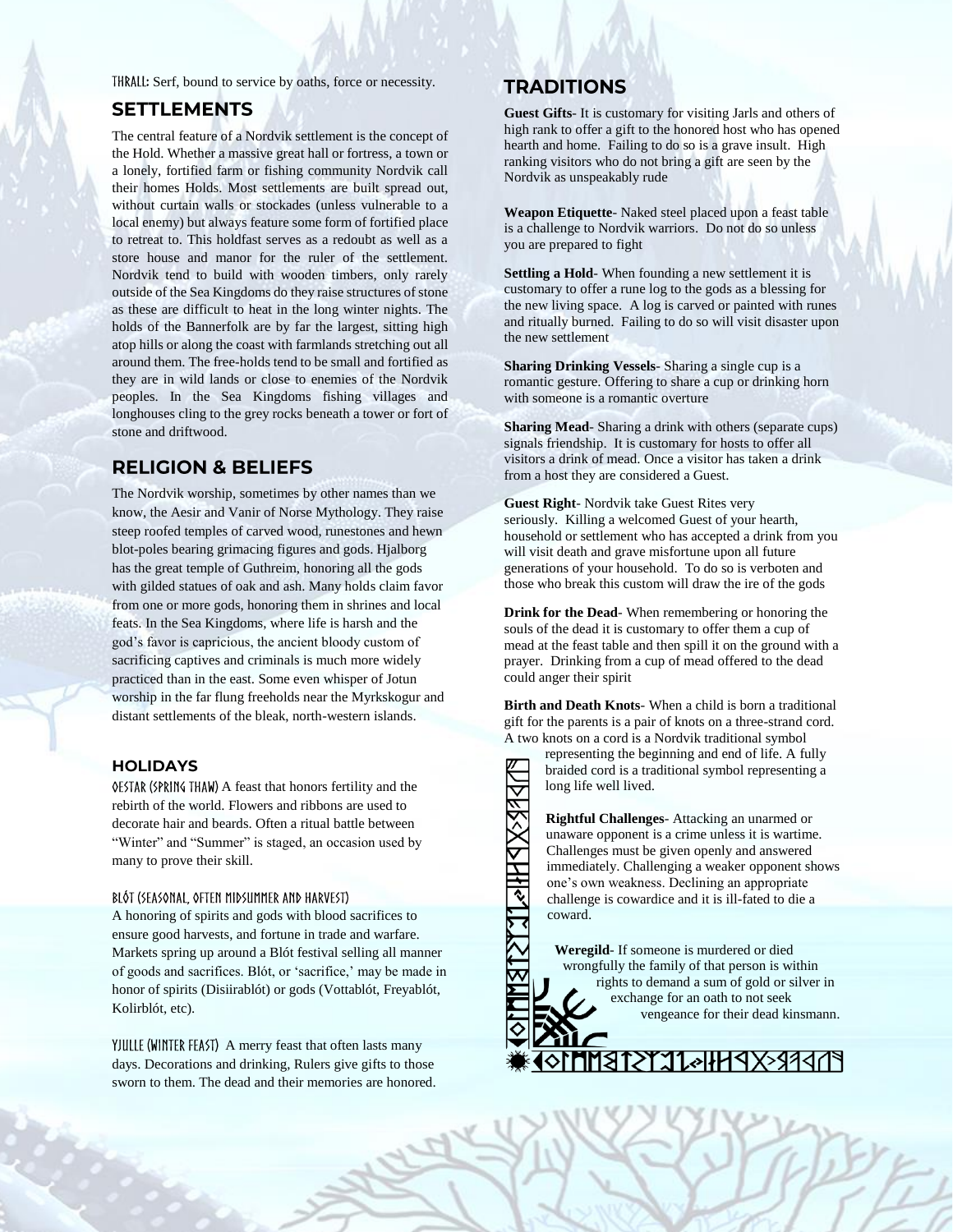#### **SUPERSTITIONS**

**Power in Names**- Do not ever speak your true, birth name to the faerfolk or spirits of the dead.

**Reflections-** When divining through a mirror or a still pool of water one must cover one's face lest the spirits you call upon come to know your visage and visit disaster upon you. Likewise it is bad luck to eat or drink with your reflection cast in a mirror.

**Empty Cups-** An empty cup or bowl placed face down on a feast table portends famine and disaster

**Soothesaying-** When divining with entrails the heart will tell you of desires, the lungs will tell you what is on the wind, the intestines, throat and stomach will tell you of the past, the liver will tell you of blood and the kidneys will tell you of fear

**Magic Circles-** Beware, for breaking a magic circle is a very ill omen indeed! It is said that when the great world serpent releases its tail the world will end. Because of this, before a magic circle is broken a sacrifice must be made. If a sacrifice is not made then one may be taken by the gods. Breaking a magic circle without a sacrifice is said to draw the ire of the gods upon you and to hasten the coming of the end of the world

**Entertaining the Dead-** The brave souls of Nordvik past carouse ever on in the mead halls of the afterlife. If you leave a board game on a table at night sometimes spirits are said to play a game together in the darkness. If you sit with a game board alone at night then it is said that a spirit may join you to play. If you offer an extra cup of mead then the spirits of the dead may join you to drink. If you sing a song in the darkness then the souls of the dead may join in

**Sacrifice Before Voyages-** EVERY sea voyage requires a bodily sacrifice from each sailor. Failing to spill one's own blood or to spit upon solid ground just before sailing guarantees that any who cast off will find themselves doomed to wander the oceans eternally and never find shore. Those who greatly fear their souls becoming lost at sea may even go so far as leaving a piece of themselves behind on land (a lock of hair, a vial of blood or even more)

**Hairbraiding-** Braids are believed to tether or trap souls. Braids can be incorporated into hair, or painted symbols or they can be represented by weaving or knitting. Symbolically unbraiding throngs of leather, twine, rope, yarn or hair or even unraveling cloth or tapestries is said to free the souls of the dead. Inversely, braiding and weaving is said to have some connection to the creation of Draugr. Braiding your hair is said to help keep your soul in your body during battle

**Red Dawn-** If the dawn is red it is said to be an ill omen portending storms on the sea. Sailing on a day with a red dawn is risky and invites disaster

**Depths-** When you look into the water those who have been lost to the sea look back up at you. If you gaze too long into the depths you may hear them calling to you. Do not listen to their whispers for you may soon find yourself lost as well

**The Black Stone-** Giving a black stone to someone will curse them and misfortune will find them for as long as it is with them. If they should fall into the sea while carrying it they will sink into the depths and never return

#### **MAGIC**

The Nordvik have a deep connection with mystic practices and superstitions. Most observe dozens of small rituals throughout their day and readily seek out a Wokacrafter to obtain charms and talismans for fortune and protection. Many priests know Woka or Herbalism and pass the results off as the gods favor, for surely they would not work without the god's blessing. There are three notable mystic arts practiced amongst the Nordvik: Galdr rune magic, Valdr necromancy and Valkr spirit possession.

 $\delta A LDR$  is the most widespread, taught master to apprentice there is little homogeneity amongst the Runeweavers. Galdrir, as they are also called, bind power into bind runes, Runar. When these are scribed in ash, blood or ink on an appropriate surface they cause miraculous effects to occur. Galdr rune magic mostly enhances or protects the recipient and its practitioners are welcome and valued everywhere in the Nordelans.

VALDR is the dark magic taught by Vött the Valfader, the dead

god Odhinn , to the Valdaermenn of Valborg. It is they who guard the secrets to recall a soul from Hel's dark halls or to banish one that has escaped perdition. Their services are valued, for the creation of an undying servant or watchmann is always useful, but the costs they ask is always high. They also know of magics that can destroy Aftergangrs, the wrathful dead, or bind a soul so it cannot rise once more for revenge.

VALKR is a secret practice known to a few cults throughout the Nordelans. Its adherents believe they can channel their ancestors into their flesh or conjure them to answer questions and give guidance in times of trouble. Some Baersarkr cults claim this power as do the warrior women, the Vaalkir.

ATEREXPHIGTETE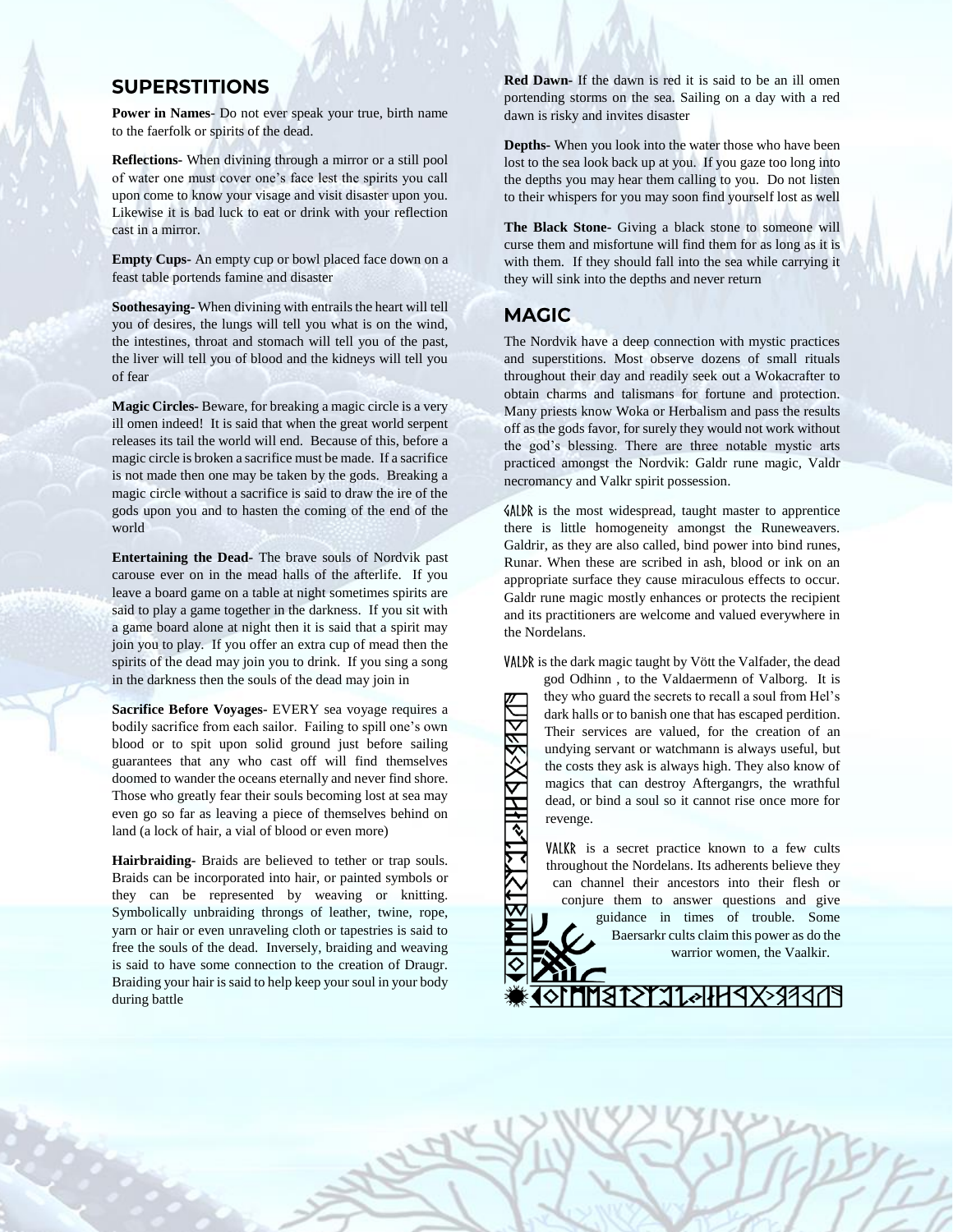# NORDVIK SUBCULTURES

#### **AVAILABLE SUBCULTURES**

There are two major Nordvik factions in play in the world of Dammerung. Players should choose one or the other, especially if they are entering into play with a large group of friends. While there are two other factions, the Valnir and Freeholdr; they are intended to be outsiders and or disparate groups of poorly armed landowners, merely eking by. Playing one of these is a solitary experience, so choose wisely.



#### **THE BANNERFOLK**

The Bannerfolk hail from the coast of the Jarlsfjord and the Bannerlands. The lands of the Bannerfolk are the most bountiful of the Nordelans and great towns and halls have risen over the past few centuries. The Bannerlands was claimed, and is now held, by the might of the Bannerfolk hosts- each serving it's own King or Jarl. The Bannerfolk are proud of their culture: their ships are long, their halls great and their temples grand. The hosts of the Bannerlands are feared by Crownlander and Jotun alike. When the Bannerfolk raid their fleets are massive, calling upon the alliance of many independent Jarls and rulers, and they plunder for treasure and glory. Trade flows through the Bannerlands from the four corners of the world and it's people have, for now, the abundance needed to thrive in art and culture.

#### SUGGESTED ROLEPLAY:

- ❖ **Bannerfolk value honesty and personal honor highly.**
- ❖ **Skill in warfare and craftsmanship is prized.**
- ❖ **Loyalty to your Jarl and your hold is paramount and should be rewarded.**
- ❖ **Sea Wolves are brutish and uncultured cousins**.

#### **FAMOUS BANNERFOLK:**

King Heremund of Veidrgad, Queen Theowyth, King Thorolf of Hjalborg, King Sigurd Lonirsson, Queen Brethild of Sufhulby. Jarl Halvdan Sigrunsson, Wulfhere Skalsson.

#### **BANNERFOLK SETTLEMENTS**

**Hjalborg**- a large town sprawling on a hill capped with the great hall, Hjallenholm and the high temple, Guthreim. Hjalborg is the seat of the strongest and richest of the Nordvik kingdoms.

**Veidrgad**- a large farming town ruled by King Heremund and Queen Theowyth. Veidrgad is a hub of trade and cultural exchange between the cultures. It was once the domain of the defeated King Edeomar.

**Sufhulby**- A small town famous for the quality of its shipwrights, Sufhulby is located on the Jarlsfjord.

**Lodrgad**- A small town with an impressive wooden tower fort on the cliffs above, Lodrgad is a safe harbor for ships bound for trade or raiding.

**Helleborg**- A fortified village on the great plains of Vigrid it is a bastion against the hordes of Jotunheim and boasts as the birth or death place of many celebrated heroes.

**Kartig**- A large fishing village, Kartig holds a great feast every harvest-time and is home to a trio of seers, the Jeruns, who take students from the hopefuls who attend that feast.

**Norsege**- A small port on a rocky island of the Stahlfjord, Norsege is one of the few safe harbors for ships caught in the storms that sweep through the Stahlfjord.

**Skalholm**- High in the shoulders of the Giant's Backbone this village has a barrow reserved for berzerkers who find a good death in battle. Visiting Valdaermenn often select Draugr from amongst the interred.

**Devinkir**- A village famous for its stout horses located near the edge of the Cernlands it shares some customs and thewiorship of the Three.

**Altegard**- is a fortress on the edge of the Nordelans seized a century ago by the Order of the Sun. It is from here that the Crownlanders launch raids into the Bannerlands. The fortress has been expanded over the last forty years and now its walls and keep of stone are the mightiest bastion in the northlands. The Nordvik people that live it's shadow are subjugated, with any who resist conversion and servitude being driven from their homes.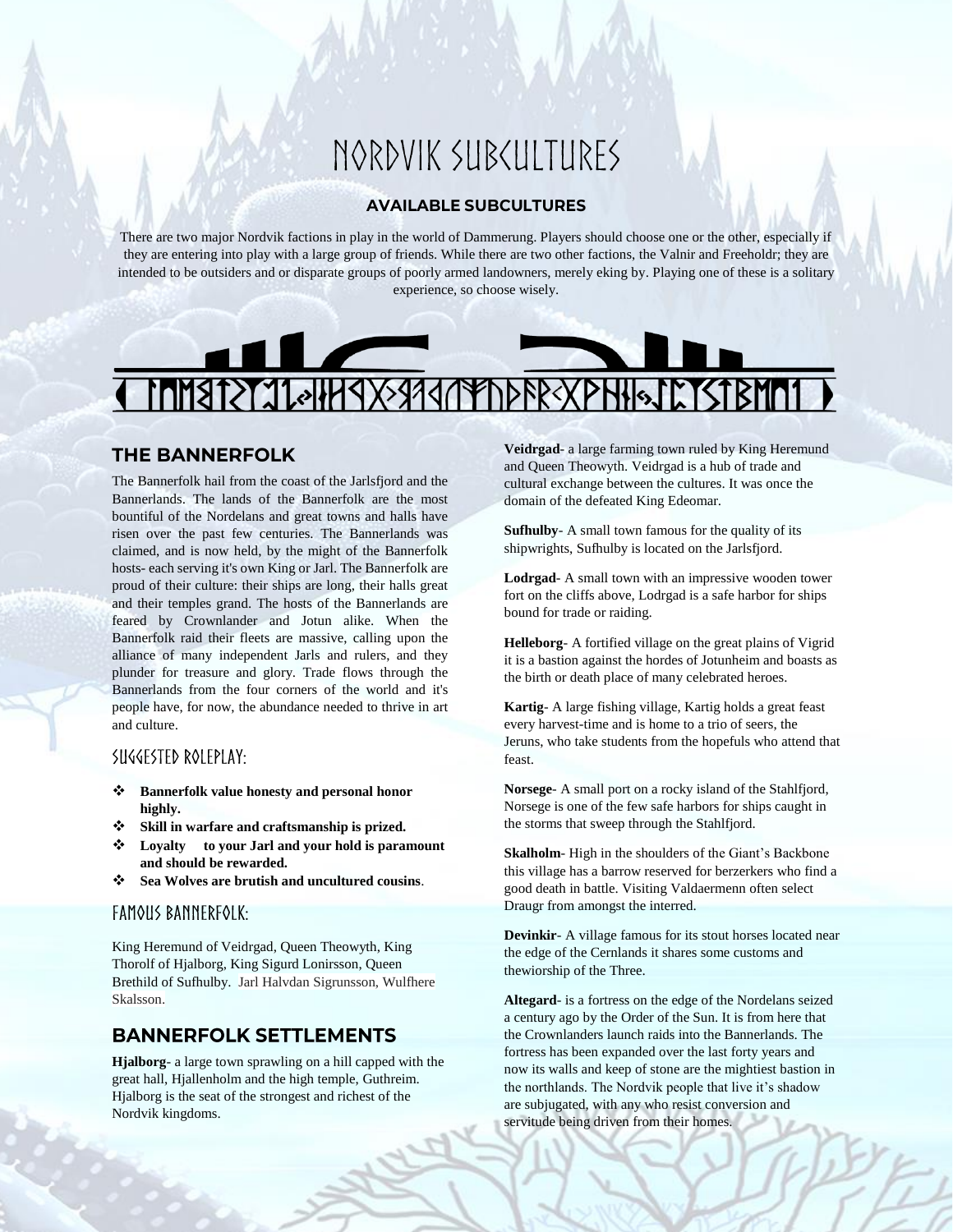## **THE SEA WOLVES**

The Nordvik of the Sea Kingdoms live a harsh life on the rocky western coasts and isles along the Whale Road. The Sea Wolves, as they are called by the main landers, eke out an existence by fishing and raiding. Their lives and culture is tied to the dark, angry seas that surround their home. They are extremely superstitious, for life on the edge makes for an equally fearful and fearless people. Their religious practices harken back to the darker days of an earlier era with blot and human sacrifices much more frequent than others. The petty rulers of the scattered Sea Kingdoms strive and infight over the precious little arable land of their bleak home, lending a certain pragmatism to any sense of honor. The raiders of the Sea Kingdoms range farther than any others, striking terror into they who spot their sails darkening the horizons. Little is left of settlement not strong enough to drive off a Sea Wolf raid but ashes and misery- as the Sea Wolves strip everything of value, particularly foodstuffs and materials necessary for shoring up their scant natural resources.

#### SUGGESTED ROLEPLAY:

❖**Sea Wolves are ruthless raiders and cunning combatants, but song-craft is also commonly appreciated.**

❖**Life is short, win glory and a name for yourself before your death.** 

❖**Loyalty to your kin is above all. Toss Kin-Slayers into the sea!**

❖**Bannerfolk have grown soft in their comforts.**

#### **FAMOUS SEAWOLVES:**

Jarl Siv Yjormundottir, King Haakon the Reaver, Queen Kalla Storm-Eye, Blind Hvitsig the Seer

PNPREXPHHAILYSTRM

# **SEA KINGDOM SETTLEMENTS**

**Salreyar-** The many villages that cling to the coast of the largest island squabble with eachother, mostly over the scant forests that lie on the interior. Salreyar holds most of the population of the Sea Kingdoms and is the home of the worlds best whalers and most feared raiders. The shadow of the smoking Mount Muspelr looms dormant at the center of the island.

**Kalreyar-** The island chain of Kaltreyar is home to small fishing villages that cling to the warmed rock. In a hall high on a sea spire the seer Hvitsig the Blind is said to be able to tell one's past and future. In Kalreyar each mann or womann is the ruler of their own tiny island.

**Upsreyar-** smll and isolated villages cling to the frosted shores of Upseyar, surviving off of the seals that abound there. It is said that the long winter nights under the godsfire inspires dreams and the people of Upsreyar are regarded as touched and strange.

**The Salstone Fortress of Malpordi**- stands at the southerncliffs of Salreyar above the Black Shoals. It is here that the Sea Wolves anchor their ships before raiding the southern coasts. Built of black basalt the steaming fort is warmed by geyseys and pools that surge out of its foundation.

**Hyflin-** A fortified town that was once the stopping point of all Nordvik raiders bound southwards. It is assaulted each season by Crownlanders led by the Order of the Fist. Hyflin is resupplied by the Sea Wolves, a charnel house of slaughter and a proving ground for any warrior brave enough to fight there.

**The Lost Expedition-** Ten years ago Knut Kafrik, a famous explorer returned from across the western ocean claiming to have found islands in the middle of the sea. Gathering a fleet of ten ships and hundreds of hopeful colonists they set out to settle his discovery. None have ever returned.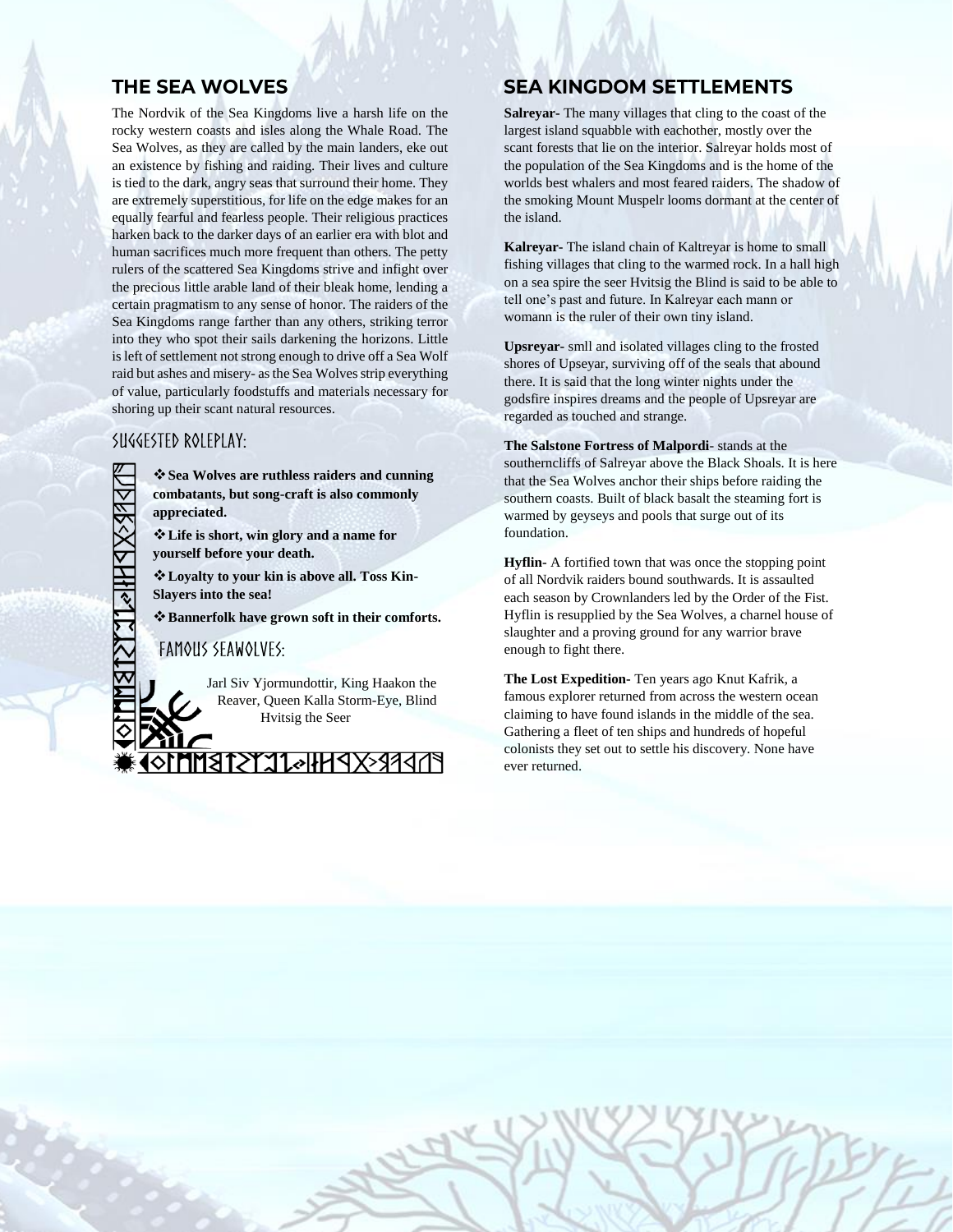#### **THE FREEHOLDR**

The Free-Holds are scattered across the Nordelans, remnants of the migration ages ago by the Nordvik peoples. Old kingdoms, now in ruin, or new colonies in previously abandoned reaches of the Nordelans make up the Free-Holds. They are as varied as the regions they are settled in but one the are all still Nordvik. In the southern coast of the Stahlfjord many Free-Holds have fallen to a recent Crownlander invasion or converted to Juvenism to survive. In the north, along the great barrowlands and dales edging the Myrkskogur the Freeholdrs fortify their farms against the shadowy threat of Kraaling and Troll raids. Independent, enduring, humble- the Freeholdr are far poorer than their eastern and western kin, victims of a hard life on the edge of the wilds and vulnerable to the depredations of their enemies. Many now seek protection from outsiders to save their homes as the world goes grey.

#### SUGGESTED ROLEPLAY:

- ❖ **Freeholdr's value honesty in life and purpose as the chief virtue.**
- ❖ **Protect your family and home with your life.**
- ❖ **Heavy armor and other expensive equipment are rare and generally owned by only a few wealthy landowners.**
- ❖ **No matter what never surrender your home.**

#### FAMOUS FREEHOLDR:

King Bulfrham of Baldraborg, Ingvild Tulsdottir of the Vaalkir, Frigbal the Master Veither



#### **FREEHOLDR SETTLEMENTS**

**Baldraborg**- Large river mill on the Ironflow river, famous for its forges and woodworking. It provides much of the timber used throughout the Nordelans, cut in the edges of the Myrkskogur and floated down to the towns mills.

**Skogegad**- a fortified lumberjack village at the edges of the great forest. Frigbal, greatest of hunters, has his home here leading bands of skilled rangers into the dark woods to patrol for Kraalings and Jotunar.

**Dansetr**- After a half centruy of proud defiance the people of Dansetr were finally defeated in battle by the Order of the Sun, it's people converted by force and their rulers and priests executed. Dansetr is now a growing port for Crownlanders sailing across the Stahlfjord to settle the wilds between Axfjord and Vadfjord.

**Thrydegad**- Seeing the fate of Dansetr the people of Thrydegad willingly converted to the Juvite religion and the King took Crownlanders into his council. In this way the port city of Thrydegad was spared and grows richer with each passing year. Those unwilling to convert were forced into exile.

**Fennsege**- Built on a hill overlooking a vast valley of barrows, Fennsege is a village with a cult enclave of Vaalkir. Only the Vaalkir dare enter the haunted barrows and only then on the feast day of Yjulle when the village mystikers perform rituals to honor and pacify the dead.

**Myrfjord**- A safe harbor port where the cut timber of Baldraborg is plucked from the river and loaded on ships for trade. Myrfjord is also famous for its fishing fleet.

**Axfjord**- a small fort perches high on the cliffs of Axfjord. The family that lives there accepts no visitors dropping stones on any boats that brave the waters below.

**Vadfjord**- a small village, Gebresaet, of Crownlanders grows here in the shadows of the hills of Vadfjord, a hopeful colony of refugees.